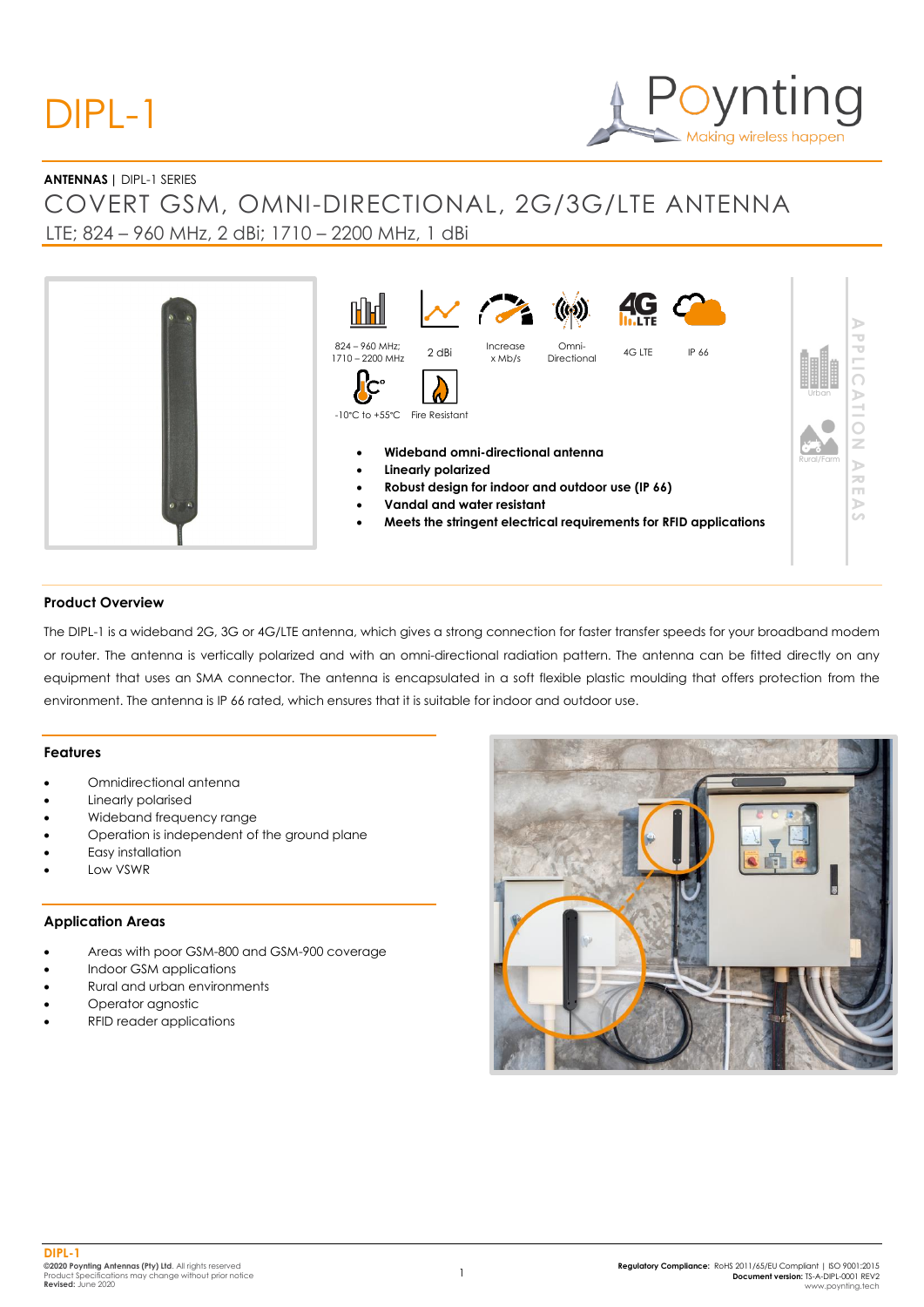

#### **Frequency Bands**

The DIPL-1 antenna works from 824 – 960 MHz | 1710 – 2200 MH



 $\overline{\phantom{a}}$ 

**Indicates the LTE bands on which DIPL-1 works**

#### **Antenna Derivatives**

| <b>Product Order Code (SKU)</b> | A-DIPL-0001-01 | A-DIPL-0001-06 | A-DIPL-0001-11   |
|---------------------------------|----------------|----------------|------------------|
| <b>Coax Cable Type</b>          | <b>RG 174</b>  | <b>RG 174</b>  | <b>RG 174</b>    |
| Coax Cable Length               | 2 <sub>m</sub> | 2 <sub>m</sub> | 1.9 <sub>m</sub> |
| <b>Connector Type</b>           | MMCX (M)       | Fakra          | RA MCX (M)       |
| Antenna Weight                  | 0.015kg        | 0.015kg        | 0.013kg          |
| <b>Packaged Weight</b>          | 0.062kg        | 0.062kg        | 0.060kg          |
| <b>EAN</b>                      | 6009693810570  | 6009693810631  | 6009693810983    |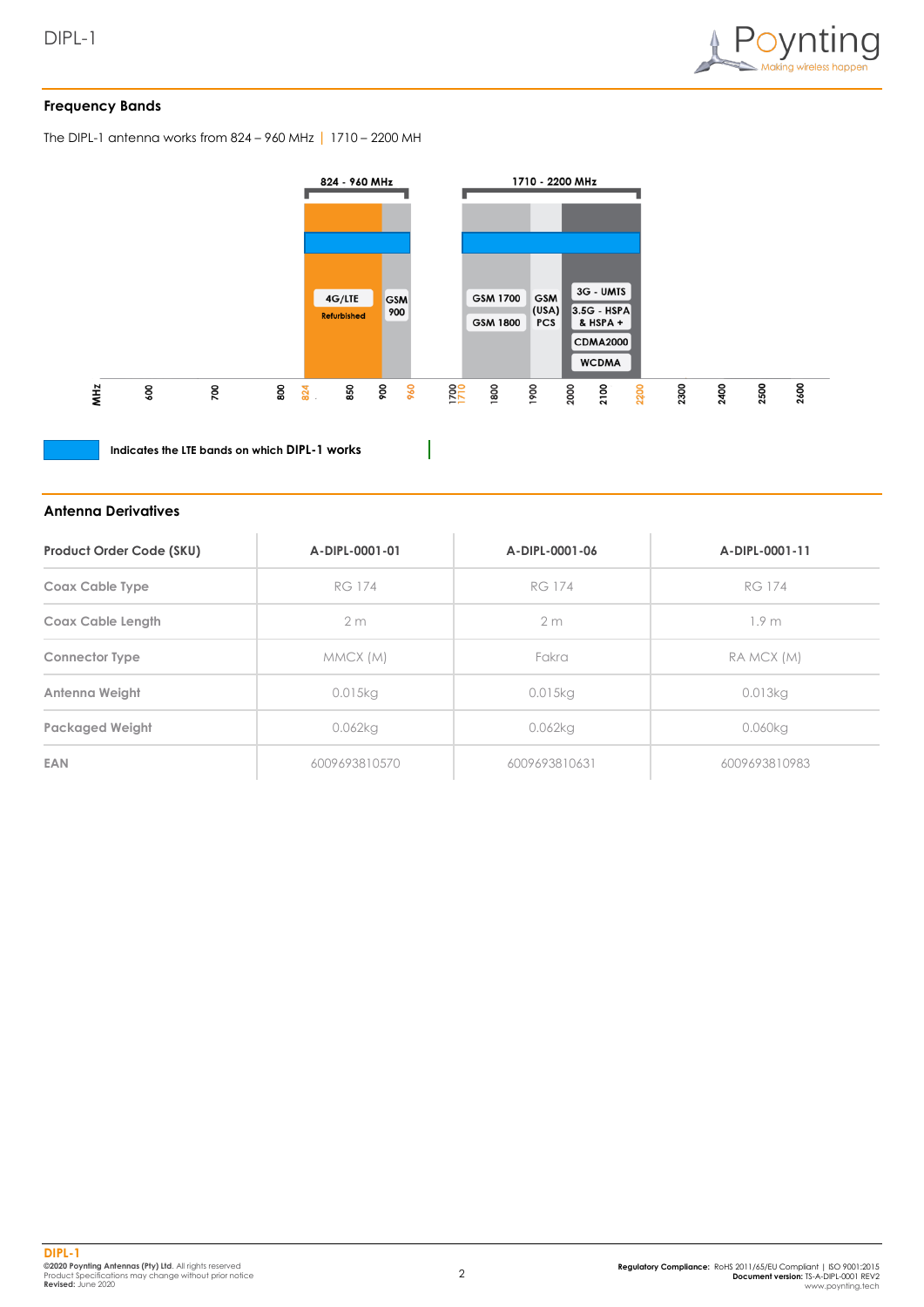#### **Electrical Specifications**

| Frequency bands:            | 824 - 960 MHz                                                      |
|-----------------------------|--------------------------------------------------------------------|
|                             | 1710 - 2200 MH                                                     |
| Gain (max):                 | 2 dBi @ 824-960 MHz<br>1 dBi @ 1710-2200 MHz                       |
| VSWR:                       | $\leq$ 2.5:1                                                       |
| Feed power handling:        | 10 W                                                               |
| Input impedance:            | 50 Ohm (nominal)                                                   |
| Polarisation:               | Linear Vertical                                                    |
| Coax cable loss:            | 0.92 dB/m @ 900 MHz<br>1.35 dB/m @ 1800 MHz<br>1.4 dB/m @ 2000 MHz |
| DC short:                   | No                                                                 |
| <b>Product Box Contents</b> |                                                                    |
| Antenna:                    | A-DIPL-0001                                                        |
|                             |                                                                    |
|                             |                                                                    |
|                             |                                                                    |



#### **Mechanical Specifications**

| <b>Product dimensions</b>   | 160 mm x 26 mm x 10 mm                 |
|-----------------------------|----------------------------------------|
| <b>Packaged dimensions:</b> | $170$ mm $\times$ 30 mm $\times$ 45 mm |
| Radome material:            | <b>TPF</b>                             |
| Radome colour:              | <b>Black</b>                           |
| <b>Mounting Type:</b>       | Adhesive strip                         |

#### **Environmental Specifications, Certification & Approvals**

| <b>Wind Survival:</b>                         | $\leq$ 160 km/h                     |
|-----------------------------------------------|-------------------------------------|
| Temperature Range (Operating):                | $-40^{\circ}$ C to $+70^{\circ}$ C  |
| <b>Environmental Conditions:</b>              | Outdoor/Indoor                      |
| Water ingress protection ratio/standard:      | IP 66                               |
| Salt Spray:                                   | MIL-STD 810F/ASTM B117              |
| <b>Operating Relative Humidity:</b>           | Up to 98%                           |
| <b>Storage Humidity:</b>                      | 5% to 95% - non-condensing          |
| <b>Storage Temperature:</b>                   | $-40^{\circ}$ C to $+70^{\circ}$ C  |
| <b>Enclosure Flammability Rating:</b>         | <b>UL 94-HB</b>                     |
| Impact resistance:                            | IK 10                               |
| <b>Product Safety &amp;</b><br>Environmental: | Complies with CE and RoHS standards |

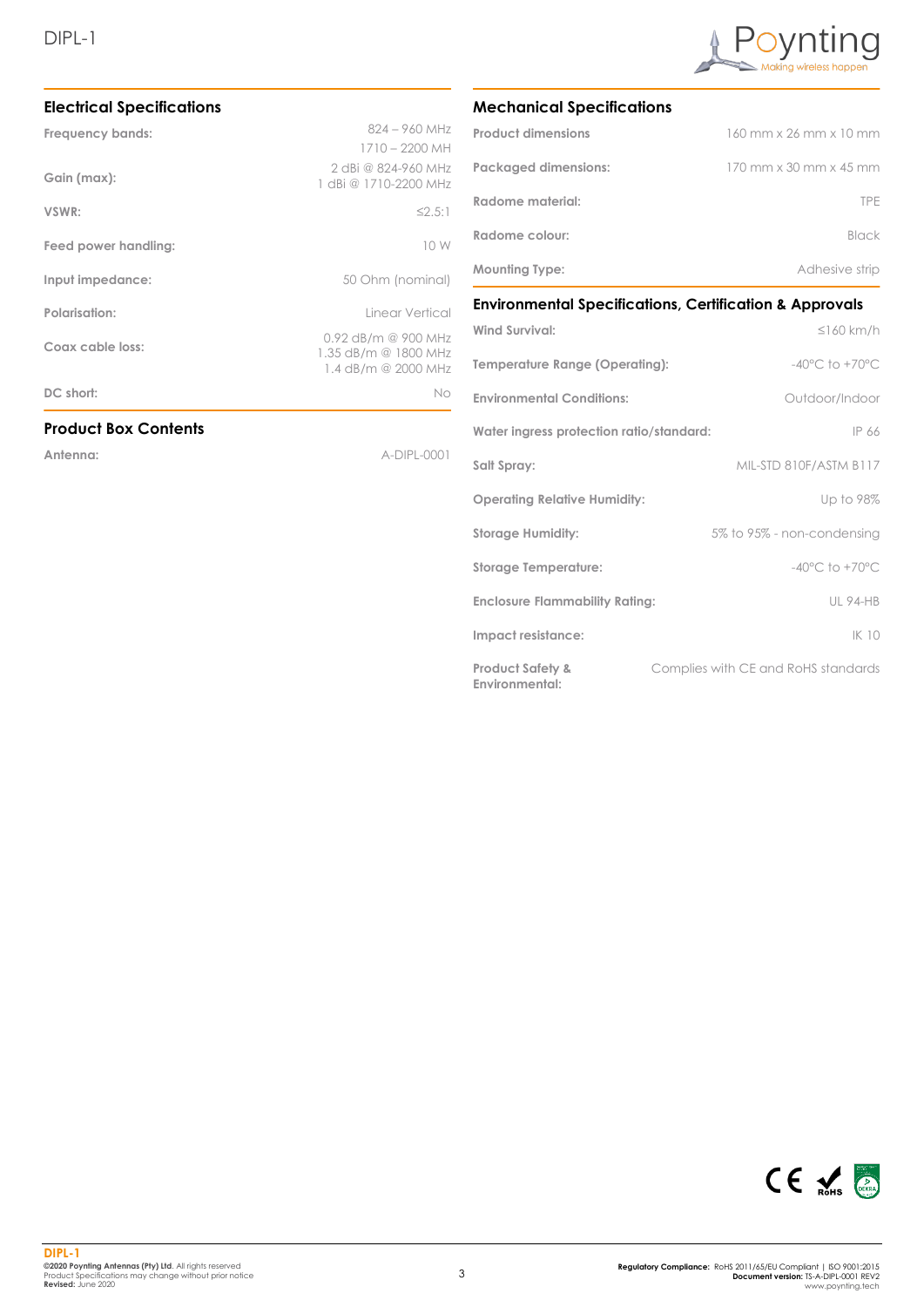

#### **Antenna Performance Plots**



#### **Voltage Standing Wave Ratio (VSWR)**

VSWR is a measure of how efficiently radio-frequency power is transmitted from a power source, through a transmission line, into a load. In an ideal system, 100% of the energy is transmitted which corresponds to a VSWR of 1:1.

The DIPL-1 delivers superior performance across all bands with a VSWR of 2.5:1 or better.



#### **Gain\* in dBi**

2 dBi is the peak gain across all bands from 824 – 2200 MHz

| Gain @ 824 - 960 MHz:  | 2 dBi |
|------------------------|-------|
| Gain @ 1710 - 2200 MH: | 1 dBi |

*\*Antenna gain measured with polarisation aligned standard antenna*

#### **Technical Drawings**

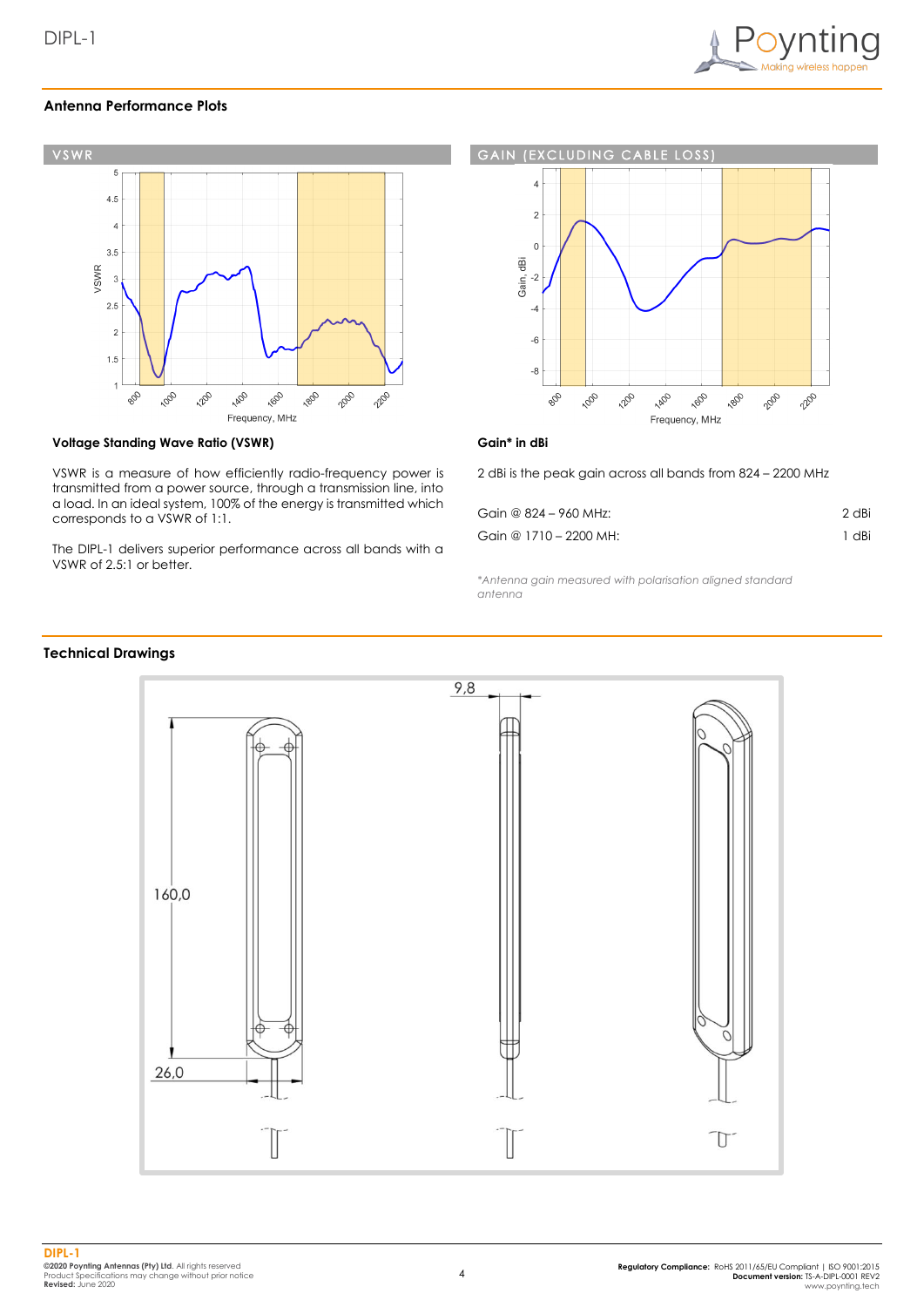

#### **Radiation Patterns**